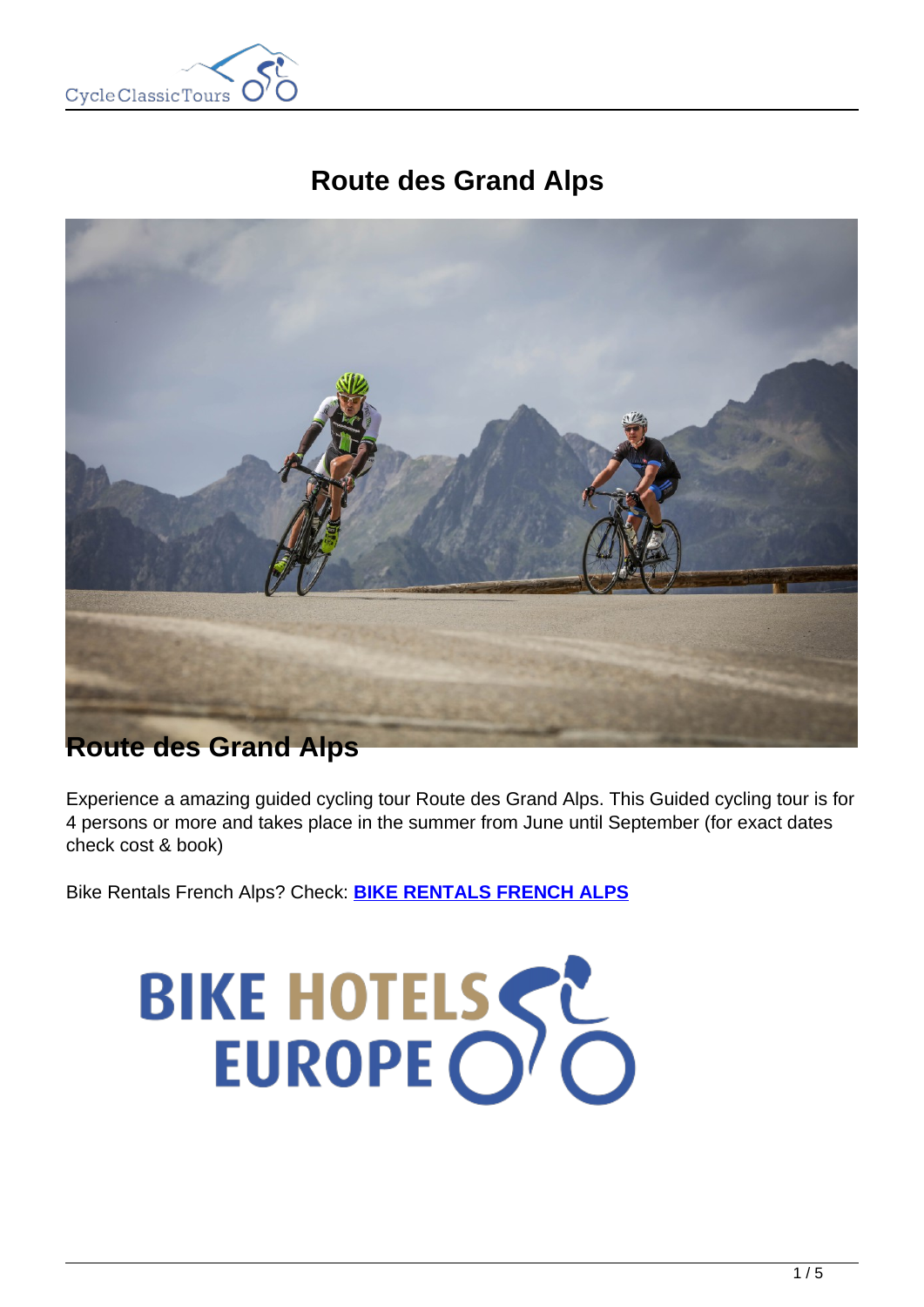



# **Guided cycling Tour Route des Grand Alps**

The Route des Grandes Alps is definitely one of the toughest cycling tours we offer in France. This classic route takes in many famous Tour de France cols including the Alpe d'Huez, Col du Galibier, Col du Mont Cenis, and Iseran. Ride them all in a spectacular 8-day tour over the Alpine backbone that's forged a century of cycling exploits. Cycle the Alps is conquered by the famous Alpe d'Huez and the Galibier another Tour de France classic Alp. Experience the best of the French Alps and cycle from Bourg d' Oisans all the way down to Annecy. You will have the chance to discover the French roads cycle through the most scenic landscapes and tackle some of France's most famous cols

# **So don't wait, hop on your bike and explore this must-do Route des Grand Alpes trip!**

- Tackle all the Mythical Cols of the Tour de France
- All-mountain summits are top class climbs Hors Category…..and all are tough monsters and legends of the Tour de France History
- Charming cycling-friendly hotels during your Cycling Trip
- Annecy: the Capital of the Alps" and also the finishing point for your Routes des Grand Alps
- The amazing Col du Galibier before plunging down to the Lautaret.
- Col de l'Echelle via Susa, the starting point of the Col du Mont Cenis and its 27 km of ascent
- Alpe d' Huez and the Sarenne pass.
- The beauty and diversity of the landscapes along the way
- A patient & professional cycling quide with a support van!

# **Itinerary**

Day 1

Check in

Airport transfers on request. Check-in around 14.00h at your hotel. Here you'll meet your guide in Bourg d'Oisans The guide will explain the coming activities and itinerary for this adventurous cycling trip. before picking up your bikes and making adjustments. You can then do some shopping if necessary and enjoy Bourg d'Oisans village. Night in Bourg D'Oisans - Hotel des Alpes \*\* or similar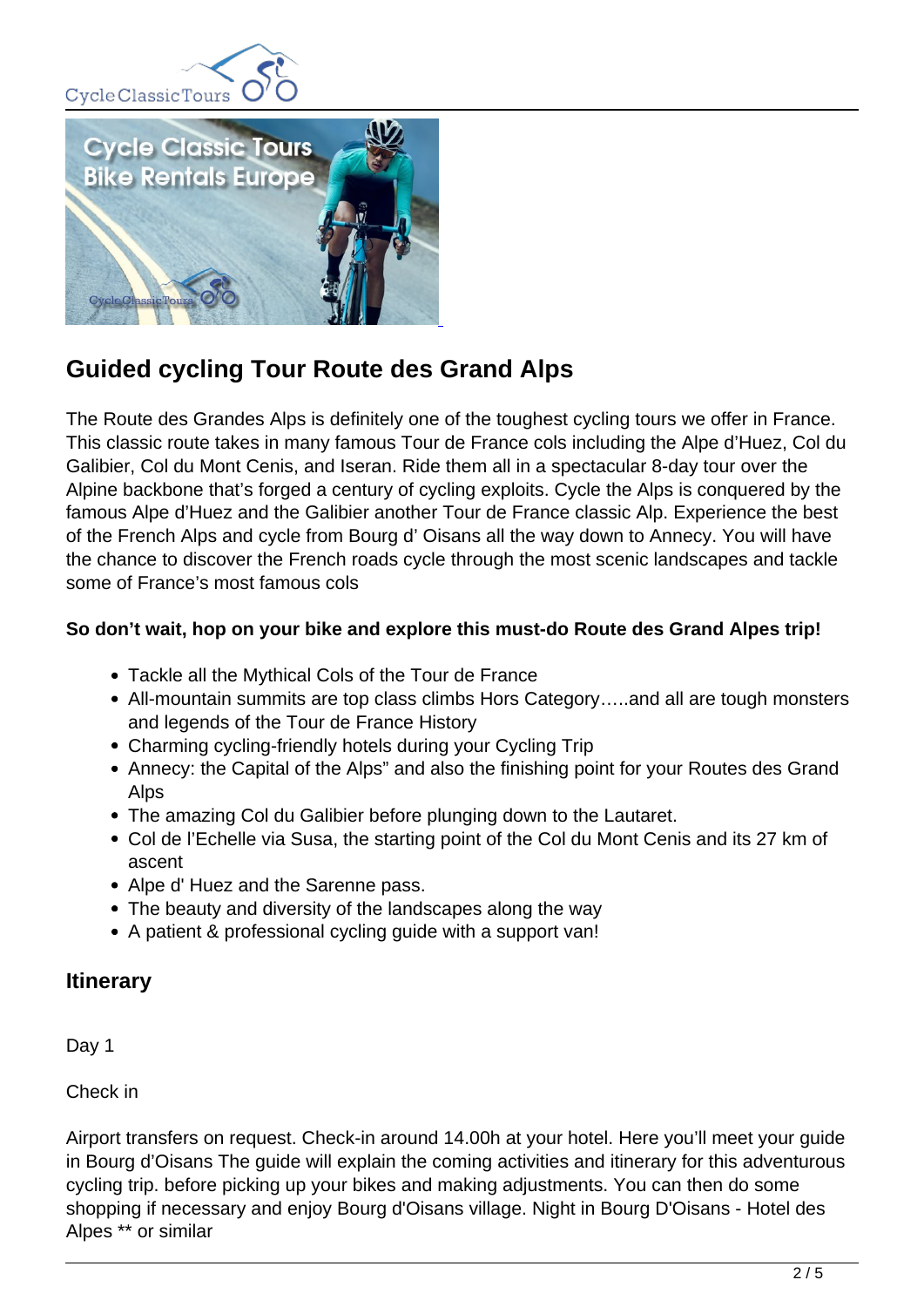

# Day 2

Bourg d'Oisans warm up round 90 km climbing 1700m

You'll start your day with a warm-up ride on hilly roads with small climbs. After a nice picnic by the lake of Vallbonnais, you'll go back to Bourg d'Oisans. Night in Bourg d'Oisans - Hotel des Alpes \*\* or Similar

Day 3

Alpe d'Huez 61 km climbing 1925m

You'll choose this bike ride with your guide, according to your expectations. One of the possible objectives will be to climb the famous Alpe d'Huez and the Sarenne pass. You'll return to Bourg d'Oisans in the middle of the afternoon. Night in Bourg d'Oisans Hotel des Alpes \*\* or similar

Day 4

Bourg d'Oisans to Briançon 90 km climbing 2960m

Today's destination is Briançon, you'll take the direction of la Grave and then the Lautaret pass. Arrived at its summit you'll climb the Col du Galibier before riding to Briançon. Night in Briancon Hotel Suite Home \*\*\* or similar

Day 5

Briançon to Lanslebourg 110 km climbing 3200m

You'll cycle through a nice valley before crossing the Italy border by the Col de l'Echelle via Susa, the starting point of the Col du Mont Cenis and its 27 km of ascent. After reaching the pass you'll have a refreshing snack before a careful descent to Lanslebourg. Night in Lanslebourg La Clé de Champs \*\*\* or similar

Day 6

Lanslebourg to La Rosière 95 km climbing 3050m

The day will start with a small pass of 4km to reach the splendid village of Bonneville-sur-Arc. Ascension of the Iseran passes before carefully going down on Val d'Isère. You'll end up your day in the beautiful resort of La Rosière. Night inLa Rosière L 'Accroche Coeur \*\*\* or Similar

Day 7

La Rosière -Cormet de Roseland -Annecy 100km climbing 2262m

Today you will climb the famous Col du Cormet de Roseland. After a small stop at Roseland lake, you will have the opportunity to buy some cheese at Beaufort village before reaching Annecy. Your guide will prepare you for a nice arrival on the lake. Night in Annecy – Best Western Hotel International\*\*\* or similar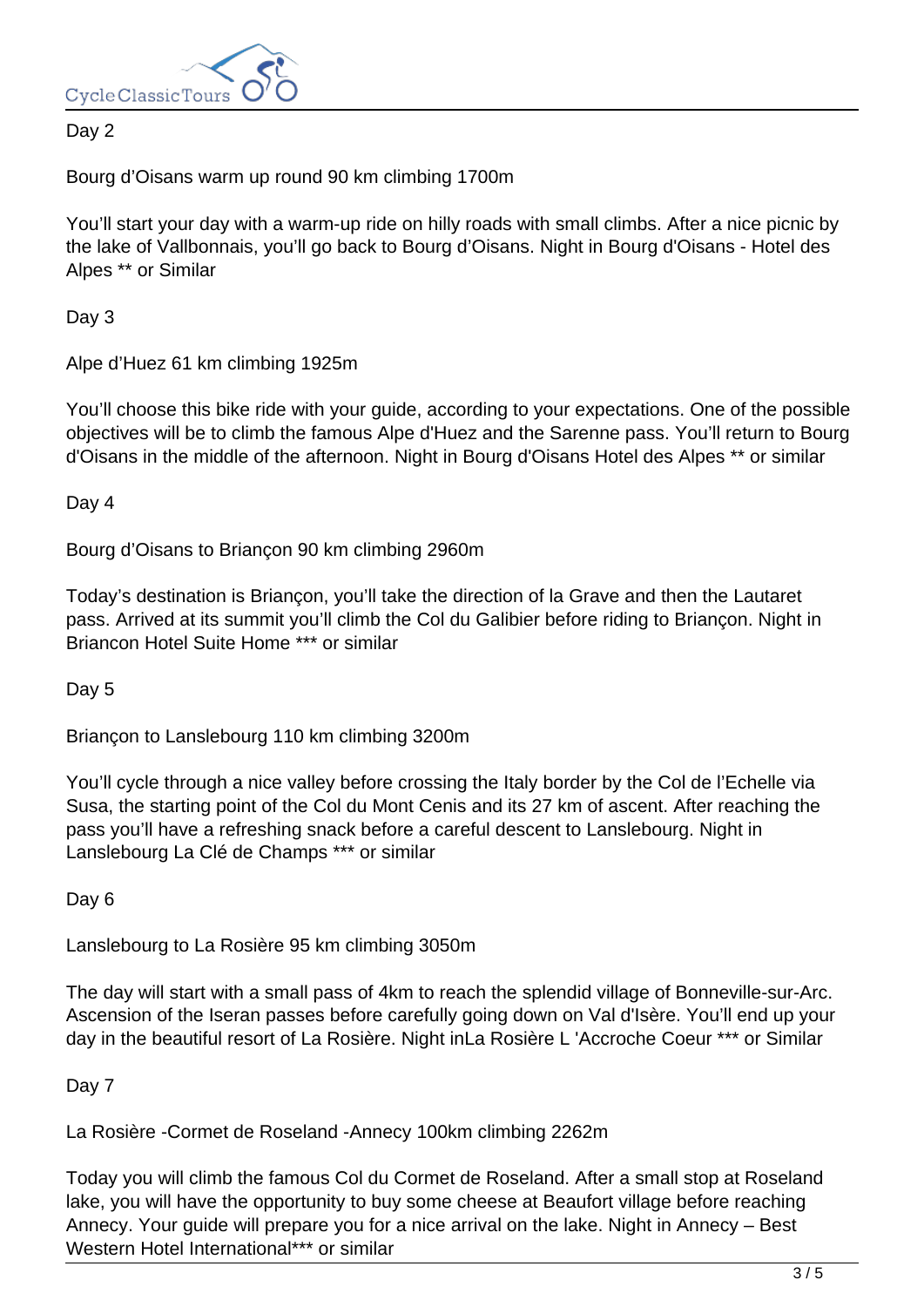

Day 8

**Departure** 

Departure day…..Time to say goodbye, a good flight back home or else a pleasant stay in France. Airport transfers on request.

# **Airport**

- The tour begins in Bourg d'Oisans & ends in Annecy, in the heart of the French Alps. These 2 cities are nearby two international airports: Geneva Airport & Lyon Airport. From these airports, we can organize your transfer or you can take a taxi or a bus. Bourg d'Oisans is 50km away from Grenoble train station.
- Other airports are the airport of Lyon (Saint Exupéry) and Grenoble.
- Grenoble has a small airport with only low-cost carriers flying to" The capital of the Alps".
- The Airport of Geneva is a very important International Airport and it's only 1 hour and 45 minutes by car to Grenoble.

# **Booking Information**

# **Add your start date**

- All prices are per person in double room
- For bookings & inquiries info@cycleclassictours.com

#### **Prices**

- Group of 8 persons €1295 per person
- Group of 6 persons € 1495 per person
- Group of 4 persons € 1695 per person

# **Extra Information**

- 1. Fill out and submit the online booking request or send an email to info@cycleclassictours.com
- 2. We tend and try to send all over within 48 hours.
- 3. Please do not make travel plans until you receive our confirmation.
- 4. Please be advised that we make every effort to ensure that all the information given on this site is accurate. All statements and information have been researched and supplied by third parties.
- 5. The information given is accurate and reliable, to the best of our knowledge. Should errors be found, we will rectify them as quickly as possible. However, we accept no responsibility for errors or inaccuracies.